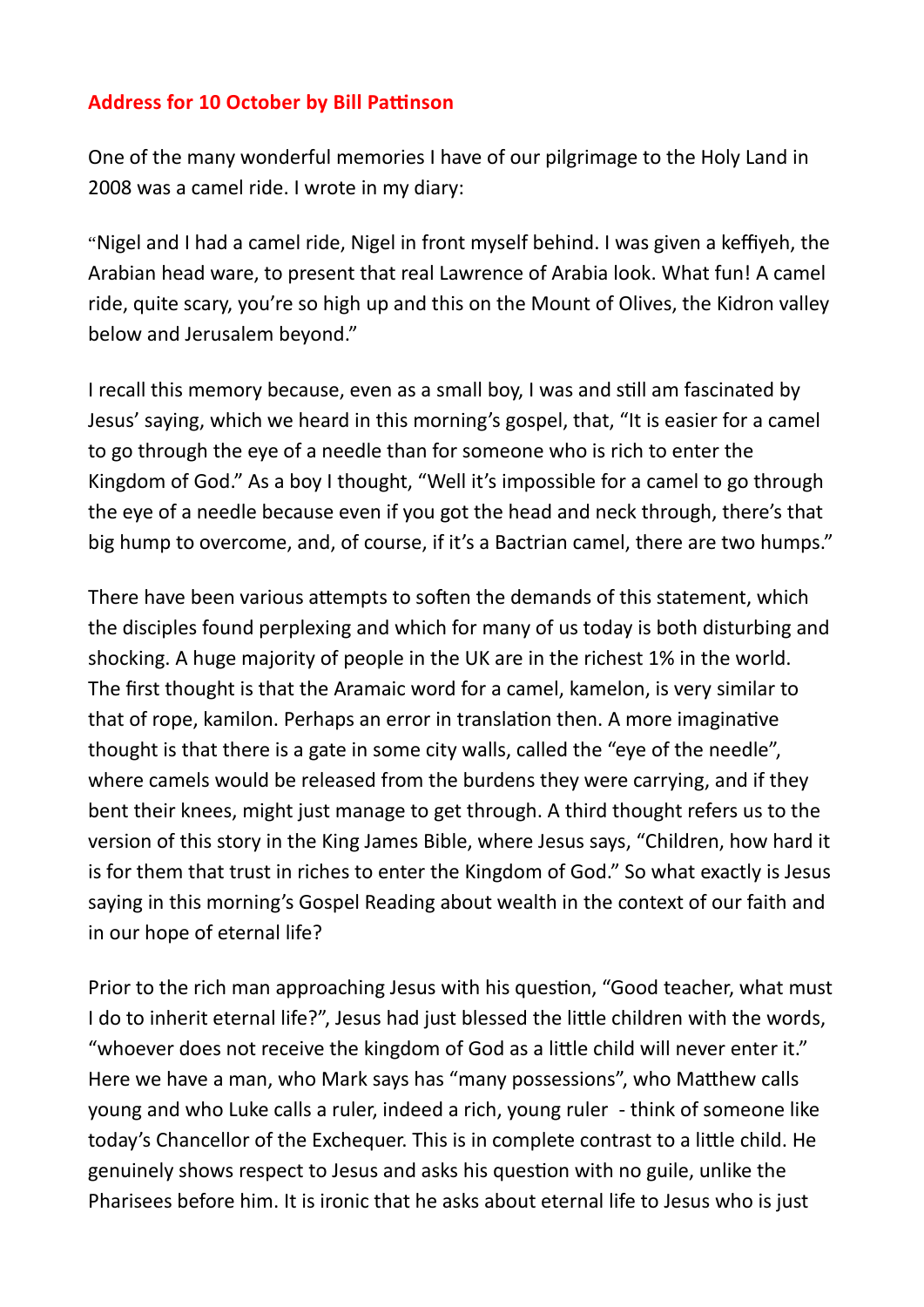beginning his journey to Jerusalem and to his death. His shock and grieving that Jesus tells him to "sell what you own and give the money to the poor, and you will have treasures in heaven; then come, follow me", reveals a great weakness in the man. It is not that he is rich, it is that he loves money, wealth, riches much more than he loves God. Jesus is saying, "Don't make money an idol. Love and give. Remember the poor. Put God first."

Now if we are honest with ourselves, all these aspects of what it means to follow Jesus rankle our deeply grained instincts towards security and self-preservation. Love of money is a great temptation. We enjoy having it and spending it. I've just bought myself a new car which I'm picking up on Thursday - can't wait! I remember seeing "Cabaret" at the Donmar Warehouse when the then young Alan Cummings, playing EmCee, hypnotically sang:

"Money makes the world go around, the world go around, the world go around. Money makes the world go around, it makes the world go round…"

Jesus was asking this particular rich man to sacrifice all his material possessions to meet his particular spiritual needs. Something was missing in his life. But as much as he wanted to go to Heaven, it appears his wealth was more important to him. No wonder the disciples were perplexed. Jesus hadn't asked Simon and Andrew to give up their house in Capernaum; nor Mary and Martha to sell theirs. There's no record of Jesus asking his fishermen disciples to sell their boats. The rich young ruler, whom Jesus loved, was seduced by the wealth he had, trusting in his possessions rather than God. God's Grace is the only way to eternal life, based on how much we have loved God and others.

We are all given different gifts by God so that we may flourish and live our lives to the full. What we do with our gifts is vital. The Psalm appointed for today is Psalm 90. Verse 12 of this psalm reads:

"So teach us to number our days, that we may apply our hearts to wisdom." One day we will die, for sure, but we are not dead yet, so there's a lot of life to be lived. However no amount of wealth, pleasure, celebrity or any other goods of this world removes the sure reality of death. "For we brought nothing into this world and it is certain we can carry nothing out."

We must indeed engage with life fully in order to inherit eternal life. How do we do that? By loving. By sharing life here and now with others in love and by putting the